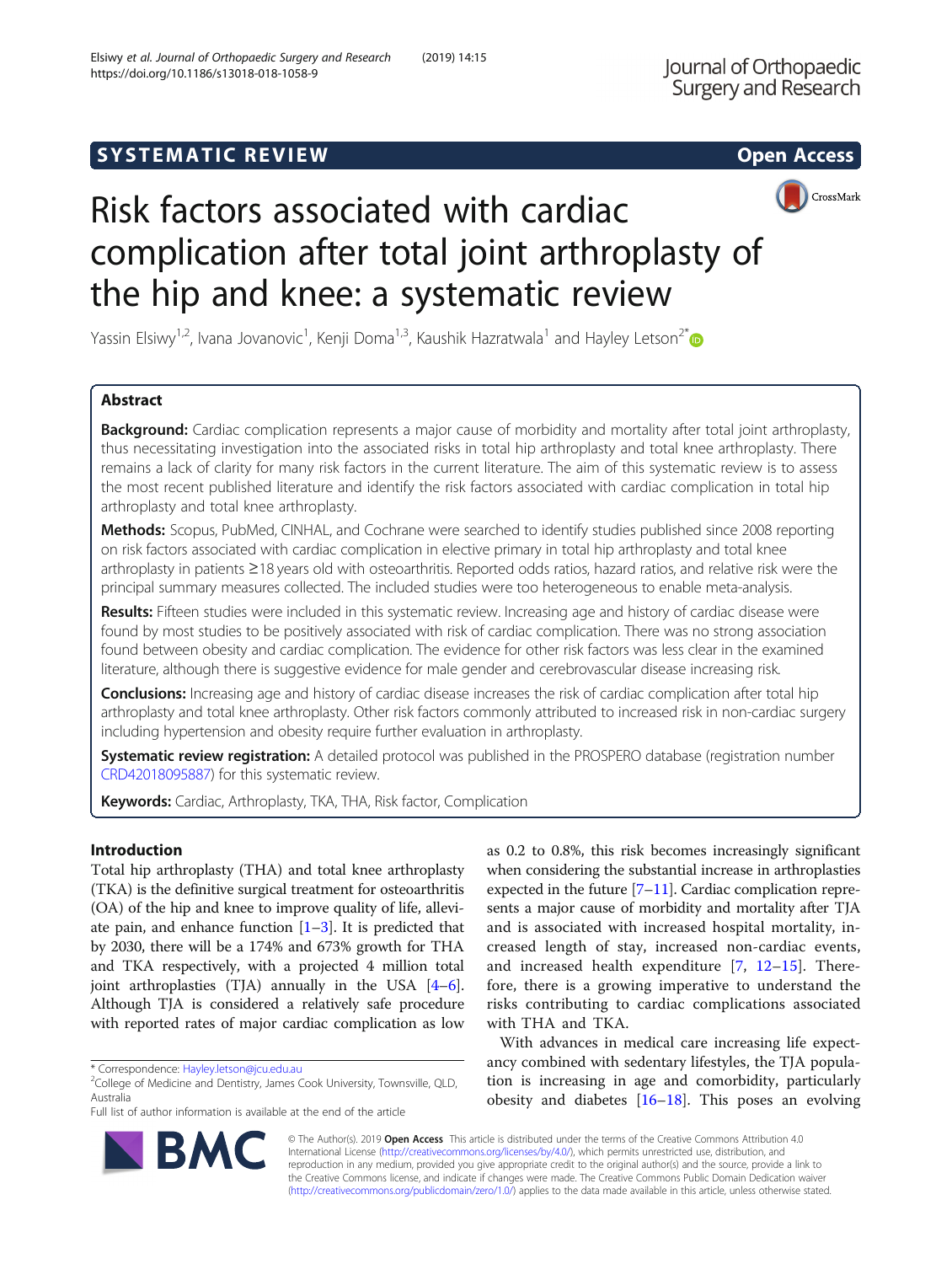challenge in TJA; to navigate the increasing rate of arthroplasty procedures in a population with greater cardiovascular risk. In anticipation of this, there has been a surge of literature in the last decade to identify patient risk factors that predispose to cardiovascular complication. Nonetheless, there remains a lack of consensus and clarity for many risk factors.

Previous systematic reviews have focussed on identifying peri- and post-operative complications associated with TJA [[19](#page-10-0)–[25](#page-10-0)]. Risk factors for one specific complication, venous thromboembolism, were discussed in a review by Zhang et al.  $[19]$  $[19]$ ; however, to the best of our knowledge, there are no systematic reviews specifically exploring the risk factors which contribute to major cardiac complications in THA and TKA. Therefore, the aim of this systematic review is to assess the most recent published literature and identify the risk factors associated with cardiac complication in THA and TKA.

# Materials and methods

### Search strategy

This systematic literature review was performed in accordance with the preferred reporting items for systematic review and meta-analysis (PRISMA) guidelines (see Additional file [1\)](#page-9-0) [\[26\]](#page-10-0). Prior to commencing the study, a detailed protocol was published in the PROSPERO database (registration number CRD42018095887). Four databases including Scopus, MEDLINE/PubMed, CINAHL, and the Cochrane Library were searched on 13th of May, 2018 for the following search terms: (heart OR myocard\* OR cardi\*) AND (arthroplasty OR "joint replacement" OR "knee replacement" OR "hip replacement") AND (risk OR complication OR adverse OR problem OR event OR issue OR mortality OR morbidity) AND (factor\* OR characteristic\* OR predispos\* OR predic\* OR profile). The following MeSH terms were also included in our search: Arthroplasty, Cardiology, Orthopaedics, and Risk Factors. Manual searches were also performed through hand searching the reference lists of included articles.

# Study selection

This review included studies that explored specific risk factors for cardiac complication associated with elective primary THA and TKA in patients ≥18 years old. Studies involving other types of arthroplasty or concerning revision THA or TKA were excluded. Only studies published from 2008 onwards were considered, and studies were excluded if more than 50% of their study population were operated on prior to 2008. This review only included studies in which the indication for TJA was osteoarthritis and excluded those with fractures, inflammatory, or autoimmune disease (rheumatoid arthritis, ankylosing spondylitis, psoriatic arthritis etc.). Studies examining the risk of cardiac complication associated with medication exposures, such as the use of anti-thrombotic agents and beta-blockers prior to surgery, were also excluded for the purpose of this analysis.

Cardiac complication was defined in this review as cardiac arrest (CA), myocardial infarction (MI), or new-onset arrhythmia, occurring within 90 days of THA or TKA. Articles which reported on general outcomes such as increased length of hospital stay or major complication without exploring the specific associations between a risk factor and cardiac complication were excluded. Literature that was not available in the English language, studies involving animal models, and levels IV and V evidence papers were also excluded.

Titles and abstracts were screened by two independent investigators (YE, IJ), and following exclusions, full-text articles were reviewed for eligibility. If two investigators could not reach a consensus on inclusion, a third investigator (HL) was involved in the final determination.

#### Data extraction

Data extraction was performed using a pre-defined excel spreadsheet, which was prepared and agreed upon by three independent authors (YE, IJ, HL). Extracted data included information on study characteristics, patient demographics (age, gender, procedure) and comorbidities (cardiovascular and non-cardiovascular), as well as incidence of cardiac complication in each study. Reported odds ratios (OR), hazard ratios (HR), and relative risk (RR) were the principal summary measures collected to determine the association between studied risk factors and cardiac complication. Only significant values will be reported in this review, with statistical significance set as  $p < 0.05$ . Data on the definitions of cardiac complication and the length of follow-up was also extracted. Where possible, sub-group analysis between TKA and THA was collected to compare these cohorts in the analysis. Following data extraction, the included studies were too heterogeneous and therefore a meta-analysis was not conducted.

#### Study quality assessment

A quality assessment tool was specifically developed for this review based on two existing appraisal tools: the Newcastle–Ottawa Scale and the Evidence-Based Library Appraisal Checklist (Additional file [2](#page-4-0): Table S1) [\[27,](#page-10-0) [28](#page-10-0)]. Our tool included 25 questions, which assessed study methodology, population selection, diagnosis, and reporting of cardiac complications, as well as the level of analysis between THA and TKA cohorts. Two authors (YE and IJ) who were blinded from study identifiers (title, author, and journal) conducted the quality assessment. Any discrepancies of two or more points led to review by a third author (HL) and discussion until consensus was achieved. All 25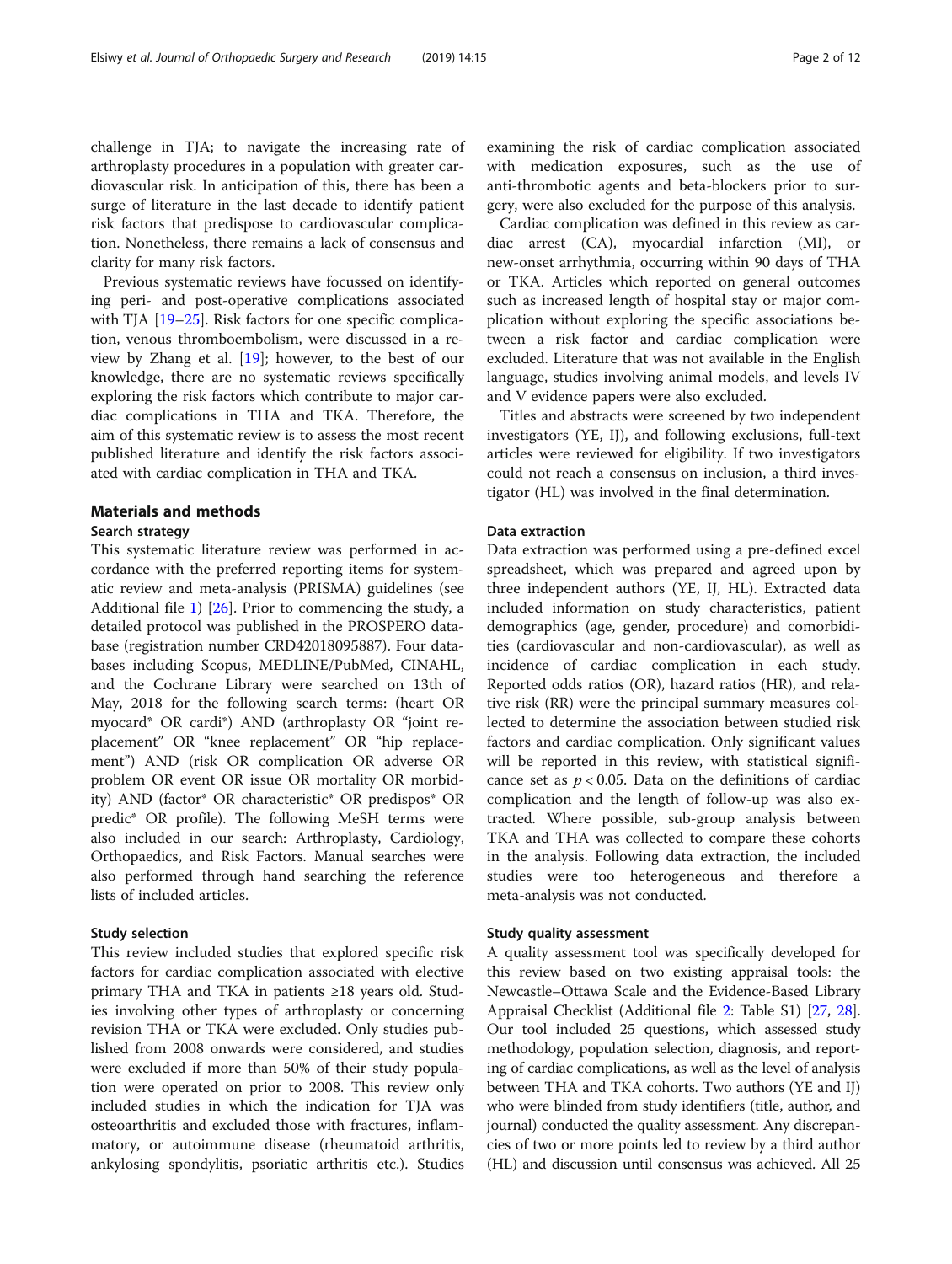questions were equally weighted and individual scores were calculated based on the number of 'YES' answers. The final score was calculated as a percentage of the number of answerable questions. Studies that scored < 80%, 80–89%, and > 90% were deemed of low, moderate, and high quality, respectively.

# Results

# Selection of included studies

The systematic search identified 2544 articles (Fig. 1). Following removal of duplicates, 1809 articles remained for screening. The majority of articles were excluded for arthroplasty other than primary THA or TKA (revision, shoulder, ankle, or elbow arthroplasty), indications other than osteoarthritis, and studies primarily concerned with infection or thrombo-embolic disease. Sixty-seven

full-text articles were evaluated; 33 were excluded because they did not report any association between risk factors and cardiac complication, 9 included arthroplasties other than primary TJA for osteoarthritis, 4 in which > 50% of surgeries occurred prior to 2008, 3 for lack of specific risk factor analysis, and 3 for follow-up times beyond 90 days and population age outside of the inclusion range (Fig. 1). A total of 15 articles were eligible for inclusion in this systematic review, with a publication range from 2014 to 2018.

# Description of included studies

All studies included in this series were retrospective in nature (Table [1](#page-3-0)) with the exception of Abdel et al., which utilised a prospective design [\[29\]](#page-10-0). Fourteen studies were classified as level III evidence, reflecting the

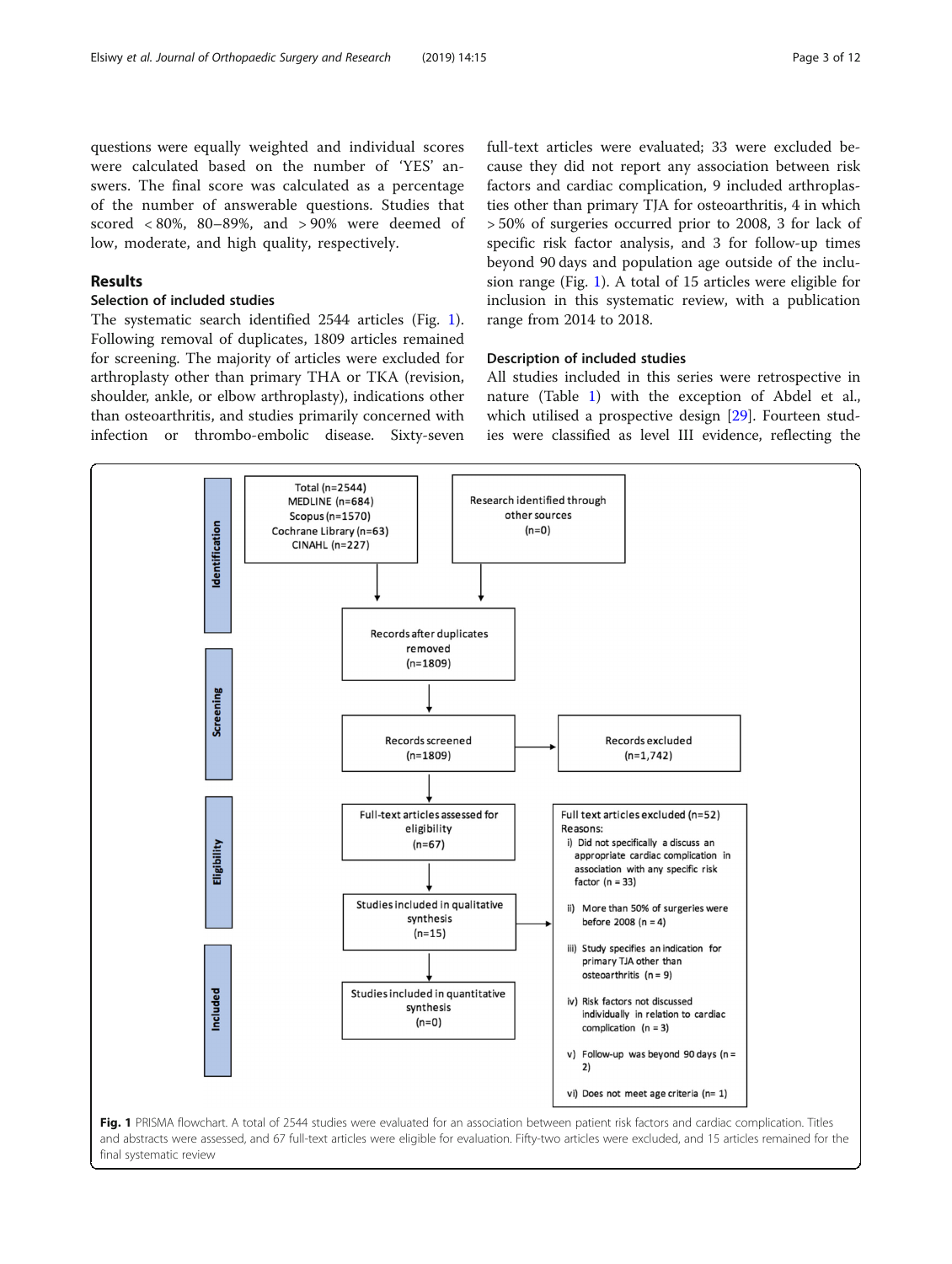|                                    | Year     | Country    | Range of<br>data set   | Evidence<br>level | Data source                                                                  | Unilateral<br>vs. bilateral | Cardiac complication Follow-up<br>studied | period            | Main risk factors<br>studied                                                   |
|------------------------------------|----------|------------|------------------------|-------------------|------------------------------------------------------------------------------|-----------------------------|-------------------------------------------|-------------------|--------------------------------------------------------------------------------|
| Single cohort (TKA or THA) studies |          |            |                        |                   |                                                                              |                             |                                           |                   |                                                                                |
| Fu [33]                            |          | 2017 USA   | 2005-2 013 III         |                   | <b>NSOIP</b>                                                                 | N/R                         | CA or MI                                  | 30 days           | BMI and albumin<br>concentration                                               |
| Curtis <sup>[32]</sup>             |          | 2018 USA   | 2008-2014              | $\mathbb{H}$      | <b>NSQIP</b>                                                                 | N/R                         | CA or MI                                  | 30 days           | Heart failure                                                                  |
| Chamieh [35]                       | 2016 USA |            | 2008-2012              | $\mathbb{H}$      | <b>NSQIP</b>                                                                 | Unilateral                  | CA or MI                                  | 30 days           | Pre-operative<br>anaemia                                                       |
| Godoy [31]                         |          | 2016 USA   | 2013-2015              | $\mathbb{H}$      | Oschsner Clinic                                                              | Unilateral                  | MI or arrhythmia                          | 90 days           | Pre-operative ESR<br>and CRP levels                                            |
| Abdel [29]                         | 2014 USA |            | 2007-2010              | $\parallel$       | Joint Replacement Unilateral<br>Registry                                     |                             | MI                                        | $V$ H             | <b>BMI</b>                                                                     |
| Meller [34]                        |          | 2016 USA   | 2011-2013              | $\mathbb{H}$      | Medicare inpatient Unilateral<br>claims                                      | and bilateral               | MI                                        | 90 days           | <b>BMI</b>                                                                     |
| Meller <sup>Y</sup> [17]           |          | 2016 USA   | 2010-2014              | $\mathbb{H}$      | Medicare<br>inpatient claims                                                 | Unilateral<br>and bilateral | MI                                        | 90 days           | <b>BMI</b>                                                                     |
| Combined (THA and TKA) cohorts     |          |            |                        |                   |                                                                              |                             |                                           |                   |                                                                                |
| Waterman [12]                      |          | 2016 USA   | 2012-2013              | $\mathbb{H}$      | <b>NSQIP</b>                                                                 | Unilateral                  | MI and CA<br>(requiring CPR)              | 30 days           | Age, hypertension<br>and cardiac<br>disease                                    |
| Robinson [6]                       |          | 2017 USA   | 2012-2013              | $\mathbb{H}$      | <b>NSQIP</b>                                                                 | N/R                         | MI or CA                                  | 30 days           | Gender                                                                         |
| Feng [4]                           |          | 2018 China | 2005-2015              | $\  \ $           | Hospital Joint<br>Arthroplasty<br>Registry                                   | Unilateral<br>and bilateral | MI or arrhythmia                          | 30 and<br>90 days | Coronary artery<br>disease and<br>revascularisation                            |
| Thornqvist [8]                     |          |            | 2014 Denmark 2005-2011 | $\mathbb{H}$      | Danish National<br>Patient Register<br>and Danish<br>Anaesthesia<br>Register | N/R                         | MI or cardiac<br>mortality                | 30 days           | <b>BMI</b>                                                                     |
| Menendez [11]                      |          | 2015 USA   | 2008-2011              | - III             | <b>NIS</b>                                                                   | N/R                         | MI                                        | J/H               | Elixhauser<br>comorbidity index<br>variables and CAD<br>COPD, CVA,<br>dementia |
| Shah [7]                           |          | 2017 USA   | 2011-2014              | $\mathbb{H}$      | <b>NSQIP</b>                                                                 | N/R                         | MI or CA                                  | 30 days           | TKA and THA                                                                    |
| Belmont [5]                        |          | 2014 USA   | 2006-2011              | $\mathbb{H}$      | <b>NSOIP</b>                                                                 | Unilateral                  | MI or CA                                  | 30 days           | Many medical<br>comorbidities and<br>patient<br>characteristics                |
| Anoushiravani [30] 2016 USA        |          |            | 2006-2012              | - III             | <b>NIS</b>                                                                   | N/R                         | Cardiac<br>complications                  | I/H               | Underweight<br>patients                                                        |

#### <span id="page-3-0"></span>Table 1 Study characteristics

Study characteristics were collected for each included study, including publication year, country of origin, and data source. Unilateral procedures were distinguished from bilateral procedures when possible and the period of follow-up post-operatively specified. The range of data set encompasses the period in which included arthroplasty procedures were performed, and the specific cardiac complication studied was also included. CA cardiac arrest, MI myocardial infarction, CPR cardiopulmonary resuscitation, BMI body mass index, N/R not reported, NSQIP National Surgical Quality Improvement Program database, NIS Nationwide Inpatient Sample, CAD coronary artery disease, COPD chronic obstructive pulmonary disease, CVA cerebrovascular disease, I/H in-hospital follow up (prior to discharge). γ = This is the only single cohort study that examined THA; the remainder of single cohort studies consisted of TKA

majority of cohort studies, whilst one was level II [\[29](#page-10-0)]. Many of the studies derived their study population from shared databases, such as the American College of Surgeons National Surgical Quality Improvement Program (ACS NSQIP) database, National Inpatient Sample (NIS), Medicare in-patient claims data, and other joint registries. A total of 8 of 15 articles included both THA and TKA study populations, 6 used TKA cohorts and 1

used THA (Table 1). Five studies included only unilateral TJA, three included both unilateral and bilateral procedures, and seven studies did not specify between unilateral and bilateral procedures.

Seven studies followed patients for 30 days after TJA, four included a 90-day postoperative follow-up period, and four only reported in-hospital complications (Table 1). MI was assessed by 14 studies, CA in 7, and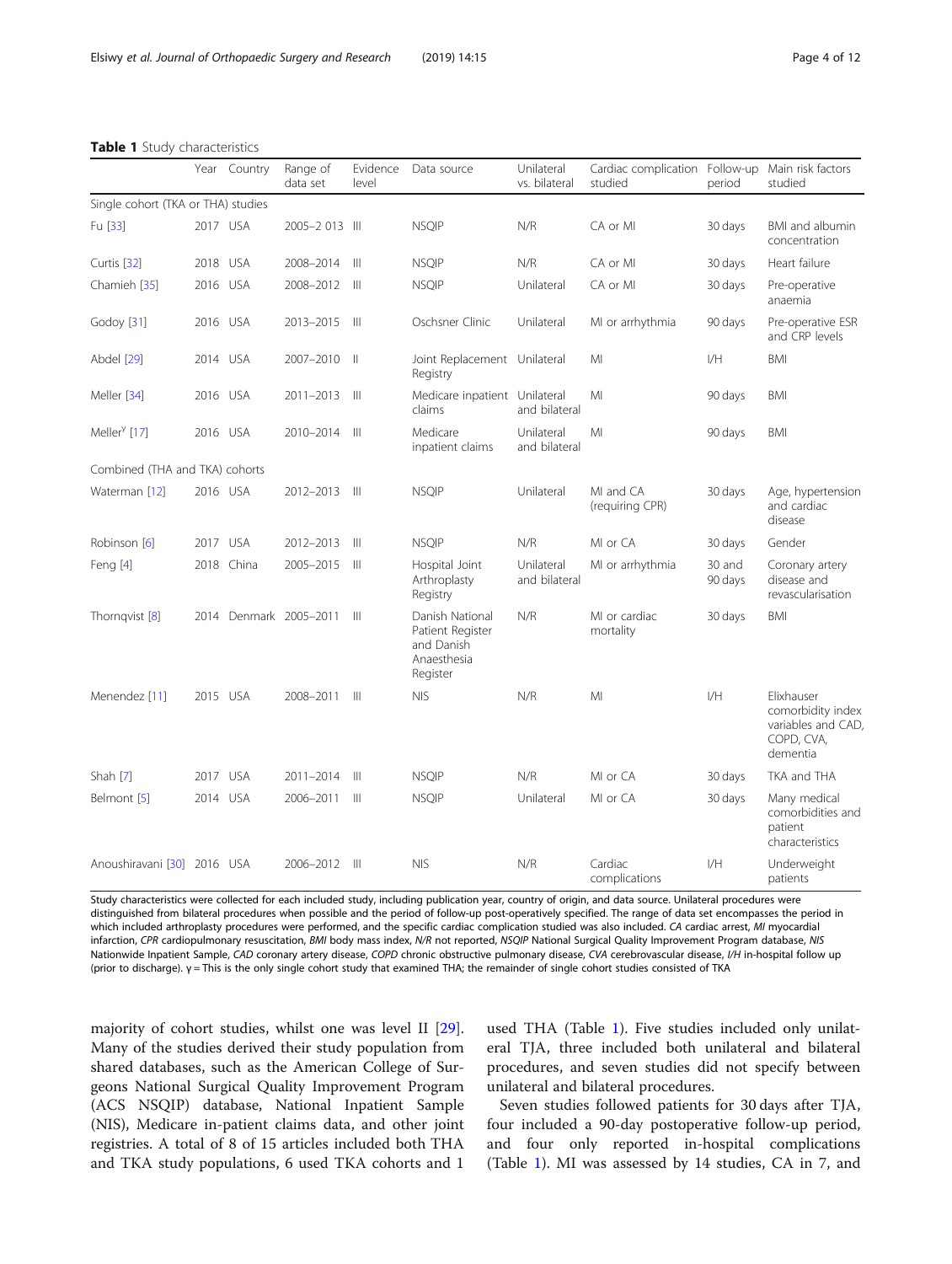<span id="page-4-0"></span>arrhythmia in only 2. Authors in one study [[30\]](#page-10-0) did not specify which cardiac complication they evaluated. Risk factors evaluated by the included studies included modifiable and non-modifiable patient factors, comorbidities, and surgery type (Table [1\)](#page-3-0).

Across the 15 studies, study populations ranging in age between 18 and > 85 years old were included; most studies reported an average age of mid-to-late 60s (Table 2). The total number of study participants cannot be accurately identified due to a high likelihood of duplicate study populations. In 13 studies, TJA cohorts were predominated by the female gender (Table 2), whilst two studies did not provide gender-specific information of the total cohort in their primary text  $[5, 31]$  $[5, 31]$  $[5, 31]$ . The most common arthroplasty procedure in this series was TKA, with the exception of two studies [[17](#page-10-0), [30](#page-10-0)].

Table 2 Study demographics

# Risk of bias of the included studies

The inter-observer agreement on the quality of included studies ranged between 90 and 100%. Out of 15 articles included in this review, only 2 were deemed high quality, 11 were moderate quality, and 2 were low quality according to the appraisal tool used (Additional file [2](#page-9-0): Table S1). Study quality was mainly limited by the use of study populations derived from large shared databases, the lack of specificity surrounding TJA details (indication, unilateral vs. bilateral), and failure to discuss definitions of the studied cardiac complication in relation to an accepted guideline.

Association between risk factors and cardiac complication The incidence of cardiac complication ranged from 0.07 to 3.0% across the studies [\[4](#page-9-0), [7\]](#page-10-0). Several comorbidities

| Author                                | Total number of participants | Age range (years) | Female (%)                                                                                         |
|---------------------------------------|------------------------------|-------------------|----------------------------------------------------------------------------------------------------|
| Single cohort (TKA or THA) studies    |                              |                   |                                                                                                    |
| Fu [33]                               | 34,800                       | 18 to $> 80$      | 63.2%                                                                                              |
| Curtis [32]                           | 111,624                      | N/R               | Control 63%<br>Heart failure 55%                                                                   |
| Chamieh [35]                          | 41,334                       | 18 to $> 80$      | No anaemia 64.1%<br>Any anaemia 62.5%                                                              |
| Godoy [31]                            | 317                          | 40 to 91          | N/R                                                                                                |
| Abdel [29]                            | 4718                         | Not specified     | Obese 65.7%<br>Non-obese 54%                                                                       |
| Meller (TKA) [34]                     | 585,127                      | 65 to $> 85$      | Normal weight 62%<br>Morbidly obese 75%<br>Super obese 82%                                         |
| Meller (THA) [17]                     | 432, 841                     | 65 to $> 85$      | Normal 62%<br>Morbidly obese 68%<br>Super obese 77%                                                |
| Combined cohort (TKA and THA) studies |                              |                   |                                                                                                    |
| Waterman [12]                         | 34,066                       | N/R               | <b>TKA 63%</b><br>THA 56%                                                                          |
| Robinson [6]                          | 54,502                       | 18 to $> 75$      | TKA 62.3%<br>THA 54.9%                                                                             |
| Feng [4]                              | 4414                         | 38 to 82          | 72%                                                                                                |
| Thornqvist [8]                        | 34,744                       | 59 to 82          | 59%                                                                                                |
| Menendez [11]                         | 3,096,791                    | $< 45$ to $> 85$  | No AMI 60.5%<br>AMI 49.5%                                                                          |
| Shah [7]                              | 45,943                       | N/R               | <b>THA 49%</b><br><b>TKA 53%</b>                                                                   |
| Belmont [5]                           | 46,322                       | N/R               | THA + THA 60.5%                                                                                    |
| Anoushiravani [30]                    | 4865                         | N/R               | <b>THA</b><br>Normal 85.7%<br>Underweight 85.3%<br><b>TKA</b><br>Normal 78.0%<br>Underweight 78.5% |

The number of participants in each study was included; however, it was not possible to calculate the total number of participants across studies due to a high likelihood of duplicate studies (since many studies used similar databases). In the majority of studies, an age range of the study participants was specified; study populations ranging between 18 and > 85 years old were included in this review. Female gender formed the majority of participants across most study groups. N/R not reported; AMI acute myocardial infarction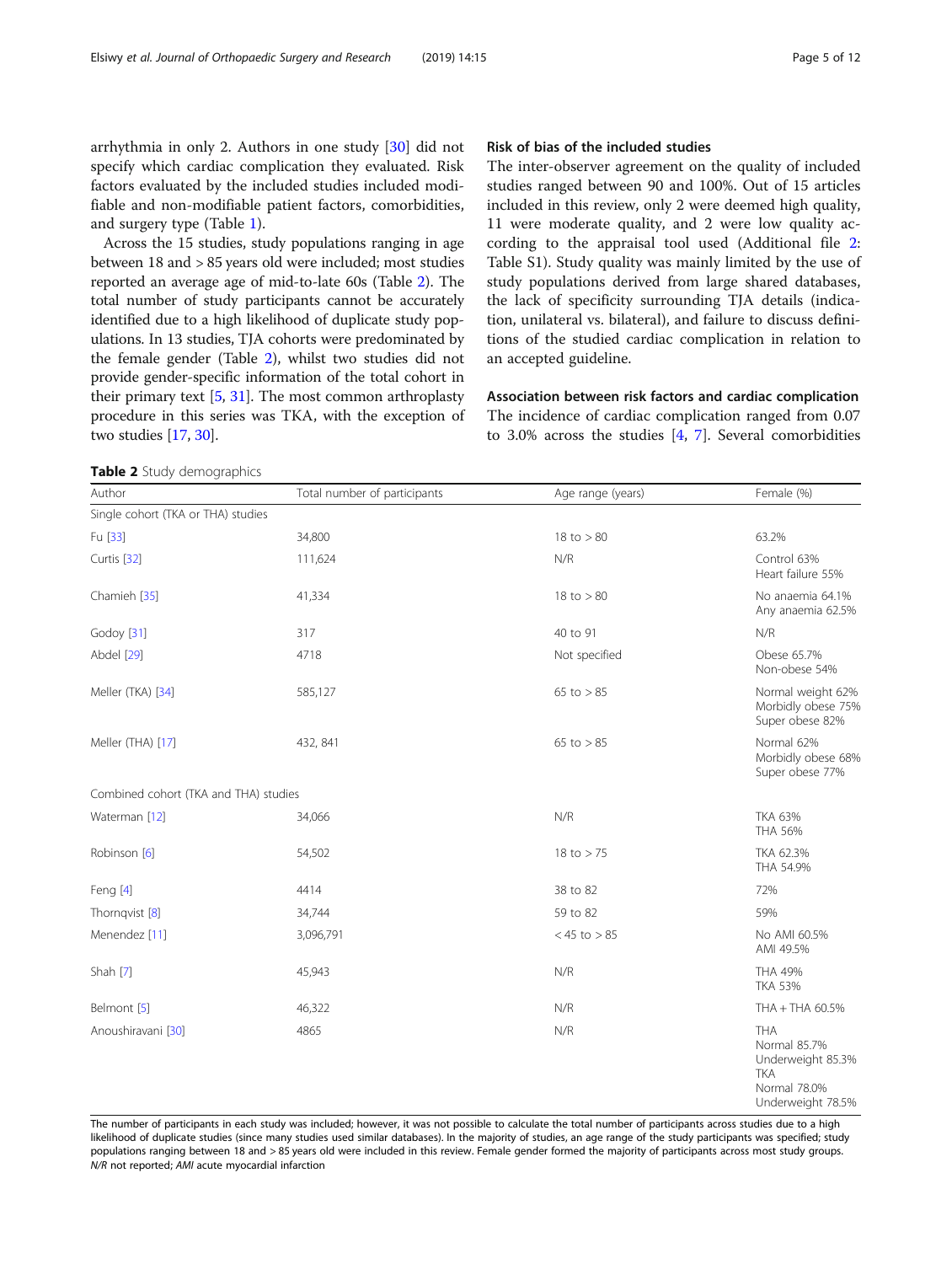were investigated for an association with cardiac complication in THA and TKA. Age, gender, type of arthroplasty, history of cardiac disease, hypertension, chronic pulmonary disease, diabetes, and obesity were thoroughly evaluated in our series (Table 3). Other risk factors including renal failure, malnutrition, anaemia, alcohol abuse, cerebrovascular disease, and smoking history were discussed, though reported to a lesser extent (Table 3).

#### Age

Six studies reported on the relationship between age and cardiac complication (Additional file [3](#page-9-0): Table S2) [[4,](#page-9-0) [5](#page-9-0), [7](#page-10-0), [8,](#page-10-0) [11,](#page-10-0) [12\]](#page-10-0). For age  $\geq 80$  years, both Waterman et al. and Belmont Jr. et al. reported increased odds of cardiac complication in both TKA (OR 1.85; 95% CI 1.23–2.79;  $p = 0.003$  and OR 27.95; CI 95% 2.01–388.93;  $p = 0.0016$ , respectively) and THA (OR 4.39; 95% CI 2.29–6.61; p < 0.001 and OR 3.72; CI 95% 1.53–9.06; p  $= 0.0001$ , respectively) [[5,](#page-9-0) [12](#page-10-0)]. Menendez et al. similarly reported an increased risk for patients aged 45–64 (OR 4.4; CI 95% 2.6–7.4; p < 0.001), 65–84 (OR 6.5; CI 95% 3.8–11.0;  $p < 0.001$ ), and > 85 (OR 9.4; CI 95% 5.5–16.1;  $p < 0.001$  [[11\]](#page-10-0). Conversely, Feng et al. did not show any association between age and cardiac complication (Additional file [3:](#page-9-0) Table S2) [[4\]](#page-9-0).

### Gender

The influence of gender on the risk of cardiac complication in TJA was also assessed in six studies (Additional file [3:](#page-9-0) Table S2) [[4](#page-9-0)–[8,](#page-10-0) [11](#page-10-0)]. Robinson et al. found that female gender was a protective factor for myocardial infarction in both THA (OR 0.54; 95% CI 0.40–0.75;  $p < 0.001$ ) and TKA (OR 0.59; 95% CI 0.45– 0.76;  $p < 0.001$ ) [\[6](#page-9-0)]. In contrast, male gender was associated with increased risk of MI in THA (OR 1.84; 95% Cl

Table 3 Number of studies examining each risk factor and the proportion of positive, negative, and insignificant associations found

| Risk factors               | Studies reporting on a risk factor for cardiac complication after THA or TKA |                |          |                |  |  |  |
|----------------------------|------------------------------------------------------------------------------|----------------|----------|----------------|--|--|--|
|                            | ${\cal N}$                                                                   | $p \leq 0.05$  | p > 0.05 |                |  |  |  |
|                            |                                                                              | $+$            |          | $\sim$         |  |  |  |
| Age                        | 6                                                                            | 4              |          | $\overline{2}$ |  |  |  |
| Male                       | 6                                                                            | $\overline{2}$ |          | 4              |  |  |  |
| Female                     | 6                                                                            |                |          | 4              |  |  |  |
| TKA                        | 4                                                                            |                |          | $\overline{2}$ |  |  |  |
| THA                        | 4                                                                            | $\overline{2}$ |          | $\overline{2}$ |  |  |  |
| Unilateral                 |                                                                              |                |          |                |  |  |  |
| Bilateral                  |                                                                              |                |          |                |  |  |  |
| History of cardiac disease | 5                                                                            | $\overline{4}$ |          |                |  |  |  |
| CHF                        | 4                                                                            | $\overline{2}$ |          | $\overline{2}$ |  |  |  |
| Valvular disease           |                                                                              |                |          |                |  |  |  |
| <b>PVD</b>                 | 3                                                                            |                |          | $\overline{2}$ |  |  |  |
| CAD                        | 3                                                                            | 2              |          |                |  |  |  |
| Hypertension               | 4                                                                            | $\overline{2}$ |          |                |  |  |  |
| Chronic pulmonary disease  | $\overline{4}$                                                               |                |          | 3              |  |  |  |
| Diabetes                   | 4                                                                            | $\overline{2}$ |          | $\overline{2}$ |  |  |  |
| Renal failure              | 4                                                                            |                |          | 3              |  |  |  |
| Obesity                    | 8                                                                            |                |          | 7              |  |  |  |
| Malnutrition               |                                                                              |                |          |                |  |  |  |
| Anaemia                    | 3                                                                            |                |          | 2              |  |  |  |
| Alcohol abuse              |                                                                              |                |          |                |  |  |  |
| CVD                        |                                                                              | 2              |          | 2              |  |  |  |
| Smoking history            |                                                                              |                |          |                |  |  |  |
| ASA score > 2              | 2                                                                            |                |          |                |  |  |  |

The number of studies examining each risk factor and their association with cardiac complication in THA and TKA, and the number which showed a significant (p ≤ 0.05) positive and negative association. Studies, which studied a given risk factor but did not show any significant association (p > 0.05), are also identified. CHF congestive heart failure, PVD peripheral vascular disease, CAD coronary artery disease, CVD cerebrovascular disease, ASA American Society of Anaesthesiologists. N number of studies examining this risk factor; + studies showing a positive and significant association; − studies showing a negative, significant association;  $\sim$  insignificant result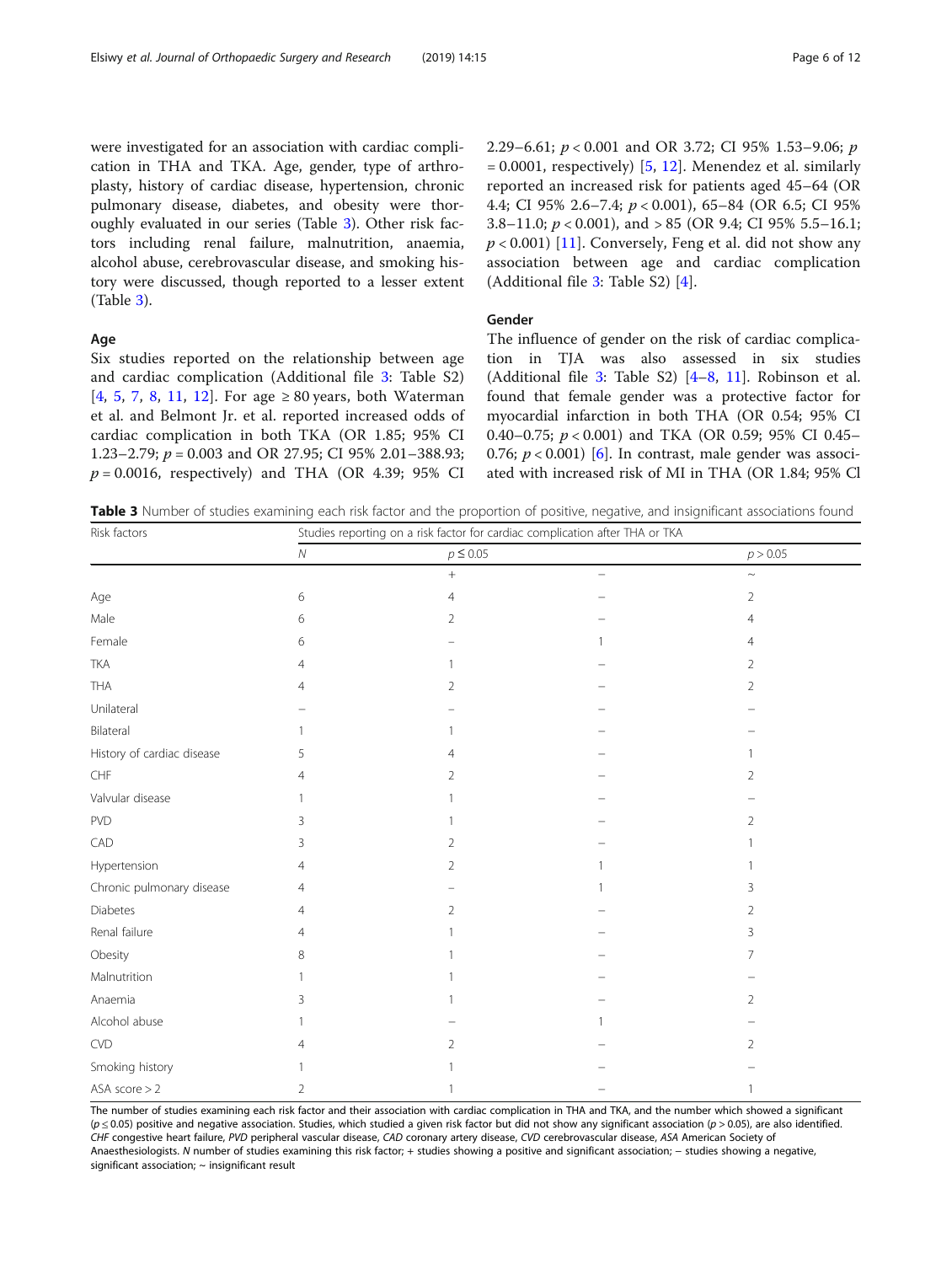1.34–2.52; p < 0.001) and TKA (OR 1.71; 95% Cl 1.31– 2.22;  $p < 0.001$ ). Menendez et al. noted similar findings for male gender as a risk (OR 1.4; CI 95% 1.4–1.5; p < 0.001) [[11](#page-10-0)]. Feng et al., Shah et al., and Belmont Jr. et al. did not find a statistically significant predictive value of gender for cardiac complication post-TJA (Additional file [3:](#page-9-0) Table S2) [[4,](#page-9-0) [5](#page-9-0), [7\]](#page-10-0).

# History of cardiac disease

Seven articles explored the relationship between a history of cardiac disease and post-operative cardiac complication  $[4, 5, 7, 8, 12, 32]$  $[4, 5, 7, 8, 12, 32]$  $[4, 5, 7, 8, 12, 32]$  $[4, 5, 7, 8, 12, 32]$  $[4, 5, 7, 8, 12, 32]$  $[4, 5, 7, 8, 12, 32]$  $[4, 5, 7, 8, 12, 32]$  $[4, 5, 7, 8, 12, 32]$  $[4, 5, 7, 8, 12, 32]$  $[4, 5, 7, 8, 12, 32]$  $[4, 5, 7, 8, 12, 32]$  $[4, 5, 7, 8, 12, 32]$  $[4, 5, 7, 8, 12, 32]$ , with all seven reporting a positive association (Additional file [4](#page-9-0): Table S3). The strongest association was shown by Feng et al. who found that a history of MI was associated with a significantly increased odds ratio for cardiac complication following TJA (15.1, 95% Cl 4.1-56.3;  $p < 0.001$ ) [\[4](#page-9-0)]. Congestive heart failure and coronary artery disease were found to be predictive risk factors for cardiac complication in two studies  $[11, 32]$  $[11, 32]$  $[11, 32]$  $[11, 32]$ , with the study by Menendez et al. also identifying an association with peripheral vascular and valvular disease (Additional file [4](#page-9-0): Table S3) [[11\]](#page-10-0).

### **Obesity**

Of 15 articles in this series, 8 investigated the effect of obesity on cardiac complication post-TJA (Additional file [4:](#page-9-0) Table S3) [\[4](#page-9-0), [7](#page-10-0), [8](#page-10-0), [17](#page-10-0), [29](#page-10-0), [30](#page-10-0), [33](#page-10-0), [34](#page-10-0)]. Feng et al. reported that study participants with BMI ≥ 30 were at greater risk of cardiac complication (OR 2.477; Cl 95% 1.17–5.21;  $p = 0.017$  [\[4](#page-9-0)]. None of the other seven studies demonstrated a statistically significant relationship between obesity and cardiac complication associated with THA and TKA  $(p > 0.05)$ . Conversely, Anoushiravani et al. and Thornqvist et al. suggested a possible relationship between underweight patients undergoing TJA and cardiac complication; however, a  $p$  value was not reported (Additional file [4](#page-9-0): Table S3) [[8](#page-10-0), [30\]](#page-10-0).

# Hypertension

The effect of hypertension on risk of cardiac complication was analysed in four studies (Additional file [3](#page-9-0): Table S2) [[5,](#page-9-0) [7](#page-10-0), [11](#page-10-0), [12\]](#page-10-0). Belmont Jr. et al. reported statistically significant associations for both TKA (OR 4.74; CI 95% 1.04– 21.59; p = 0.044) and THA (OR 2.59; CI 95% 1.07–6.23;  $p = 0.0341$ ) [[5\]](#page-9-0). Similar findings were demonstrated by Waterman et al. for TKA (OR 2.14; 95% CI 1.30–3.52;  $p = 0.003$ ) and THA (OR 1.82; 95% CI 1.09–3.03;  $p =$ 0.02) [\[12](#page-10-0)]. In contrast, Menendez et al. found that hypertension was not associated with increased risk of cardiac complication (OR 0.9; CI 95% 0.8-1.0;  $p =$ 0.003) [\[11](#page-10-0)], whilst Shah et al. similarly found no effect for this risk factor (Additional file [3:](#page-9-0) Table S2) [\[7](#page-10-0)].

# Diabetes

Four studies examined an association between diabetes and cardiac complication (Additional file [3](#page-9-0): Table S2)  $[5, 7, 8, 11]$  $[5, 7, 8, 11]$  $[5, 7, 8, 11]$  $[5, 7, 8, 11]$  $[5, 7, 8, 11]$  $[5, 7, 8, 11]$  $[5, 7, 8, 11]$  $[5, 7, 8, 11]$ . Belmont Jr. et al. found that for TKA, diabetes was positively associated with post-operative cardiac complications (OR 2.62; CI 95% 1.41-4.87;  $p = 0.0023$ ; however, the results were not significant for THA [\[5](#page-9-0)]. Menendez et al. discussed cardiac complication in relation to complicated and uncomplicated diabetes, with both shown to be associated (OR 1.1; CI 95% 1.1-1.2;  $p < 0.001$  and OR 1.2; CI 95% 1.0–1.3;  $p < 0.04$ , respectively) [\[11](#page-10-0)]. No relationship between diabetes and cardiac complication was found by Shah et al. (Additional file [3](#page-9-0): Table S2) [[7](#page-10-0)].

# Type of arthroplasty (THA vs. TKA)

Differences between THA and TKA in relation to cardiac complication were examined in four of the studies (Additional file [3:](#page-9-0) Table S2) [[4](#page-9-0), [7](#page-10-0), [8](#page-10-0), [11\]](#page-10-0). In comparison to TKA, Menendez et al. showed that THA was a better predictor for post-operative cardiac complication (OR 1.3; CI 95% 1.3–1.4;  $p < 0.001$  [\[11\]](#page-10-0). Shah et al. found increased risk of MI and CA in both THA and TKA populations compared with knee arthroscopy controls (OR 2.61; CI 95% 1.46–4.69; p = 0.001 and OR 1.98; CI 95% 1.08–3.62;  $p = 0.03$  $p = 0.03$ , respectively) (Additional file 3: Table S2) [[7\]](#page-10-0).

#### Other risk factors

Feng et al. found no difference in cardiac complication risk for TKA and THA, although the authors did identify simultaneous bilateral procedures as a greater predictor of cardiac events than unilateral arthroplasty (OR 1.57; Cl 95% 1.074–2.294; p = 0.02) (Additional file [4](#page-9-0): Table S3) [[4\]](#page-9-0). Whilst one study reported an odds ratio of 1.1 (CI 95% 1.0–1.2;  $p < 0.006$ ) for the association between renal failure and cardiac complication [[11](#page-10-0)], Shah et al. and Belmont Jr. et al. found no significant association (Additional file [3:](#page-9-0) Table S2) [\[5,](#page-9-0) [7](#page-10-0)]. Four studies examined the effect of cerebrovascular disease; however, only two studies demonstrated statistically significant results [[5,](#page-9-0) [7](#page-10-0), [8,](#page-10-0) [11](#page-10-0)]. Menendez et al. and Belmont Jr. et al. concluded that cerebrovascular disease increased the risk of post-TJA cardiac complication (OR 2.3; CI 95%, 2.0-2.6;  $p < 0.001$ and OR 2.20; CI 95% 1.02–4.75;  $p = 0.0441$  [THA population], respectively) (Additional file [4](#page-9-0): Table S3). Four studies also examined chronic pulmonary disease as a risk factor for cardiac complication [[5,](#page-9-0) [7,](#page-10-0) [8](#page-10-0), [11](#page-10-0)]. Menendez et al. reported an odds ratio of 0.8 (CI 95% 0.7–0.8;  $p <$ 0.001) for an acute MI, whereas Shah et al. and Belmont et al. did not show an association (Additional file [3](#page-9-0): Table S2). Malnutrition, defined as an albumin level < 3.5 g/dL, and adjusted for BMI, was associated with greater risk of cardiac complication in the study by Fu et al. (OR 2.23; CI 95% 1.21–4.12;  $p = 0.010$ ) [\[33](#page-10-0)].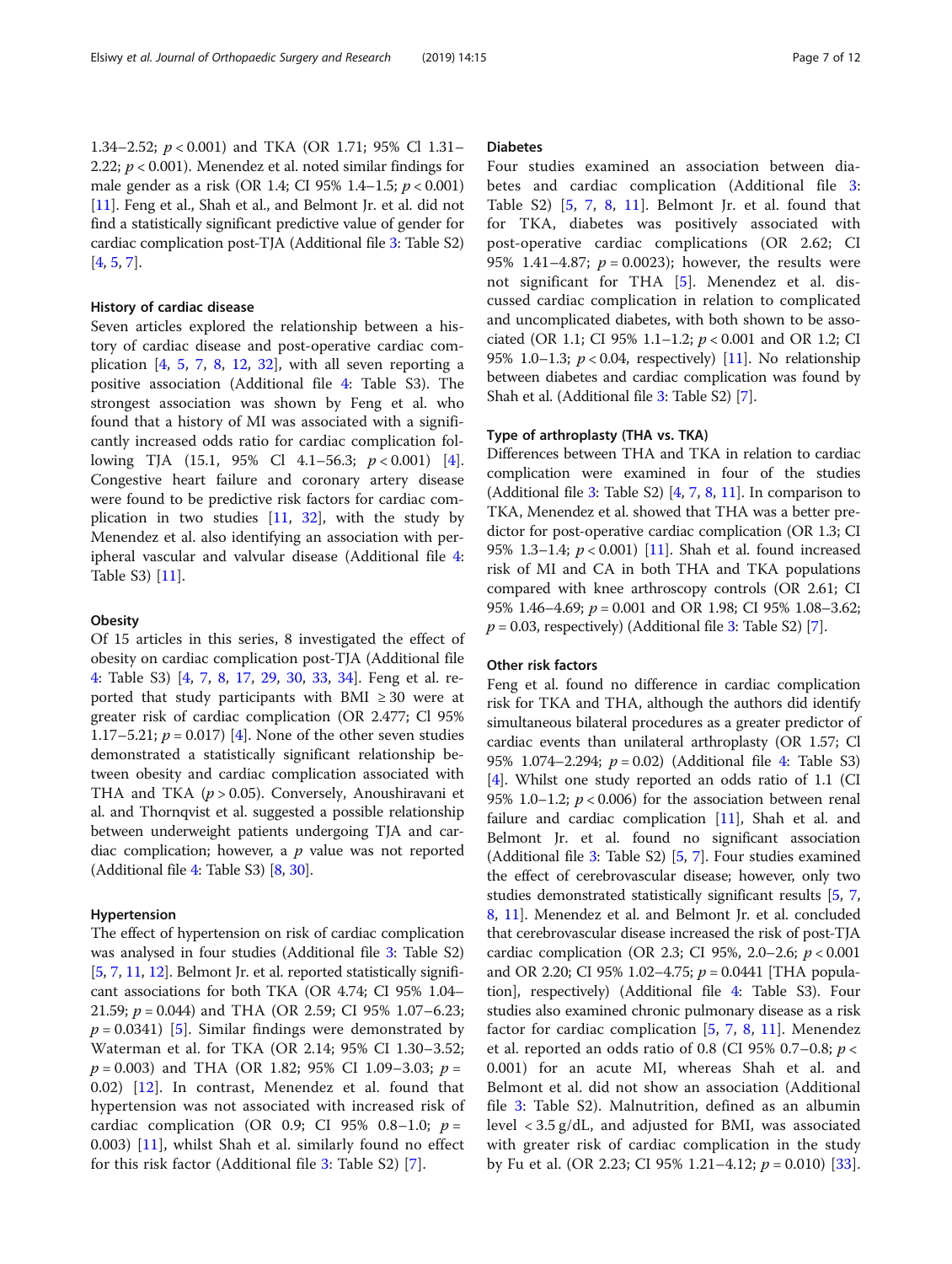Out of three studies examining anaemia and cardiac complication, only Menendez et al. showed statistical significance (OR 1.4; CI 95% 1.3–1.5;  $p < 0.001$ ) [\[5](#page-9-0), [11](#page-10-0), [35\]](#page-10-0). Smoking history was only examined by Shah et al. who found a significant association with cardiac complication in a THA population (OR 2.56; CI 95% 1.34– 4.91;  $p = 0.005$  [[7\]](#page-10-0). Finally, of the two studies that employed the American Society of Anesthesiologists (ASA) scoring system, only Shah et al. demonstrated an association [\[5](#page-9-0), [7](#page-10-0)]. In their analysis of the effect of ASA 3 to 4 in both THA and TKA, only the TKA population was significantly predictive of cardiac complication (OR 2.47; CI 95% 1.28–4.74;  $p = 0.007$  [\[7](#page-10-0)].

# **Discussion**

The projected rise in hip and knee arthroplasty in the next decade has emphasised the importance in understanding the risks and complications associated with these procedures  $[4-6]$  $[4-6]$  $[4-6]$  $[4-6]$ . Myocardial infarction, cardiac arrest, cerebrovascular accidents, deep vein thrombosis, pulmonary embolism, and acute renal failure are major complications known to be associated with THA and TKA [\[36](#page-10-0), [37\]](#page-10-0). Whilst current literature has extensively evaluated and identified peri- and post-operative complications that can be expected with TJA, there is an overall lack of evidence regarding patient risk factors associated with development of complications, in particular, cardiac complications. A previous systematic review identified risk factors associated with venous thromboembolism in TJA; however, the study by Zhang et al. did not specifically investigate post-operative cardiac complication, therefore necessitating this review [\[19](#page-10-0)]. A thorough understanding of these risk factors will allow for better pre-operative care to reduce the incidence of cardiac complication in TJA. The reasons for limiting this systematic review to studies published in 2008 and onwards, as well as those with at least 50% of surgeries occurring since 2008 are two-fold. Firstly, significant improvements in surgical techniques [\[25,](#page-10-0) [38,](#page-10-0) [39\]](#page-10-0), implant technology [[39,](#page-10-0) [40](#page-10-0)], peri-operative [\[41\]](#page-10-0) and post-surgical management [[40](#page-10-0)], changes in anaesthetic practices [[42](#page-10-0)–[45](#page-10-0)], and the introduction of 'fast-track' hip and knee arthroplasty [\[42,](#page-10-0) [44,](#page-10-0) [46](#page-10-0)] and same-day bilateral arthroplasty have occurred over the past decade [\[47](#page-10-0)]. Secondly, THA and TKA are increasingly performed in older patients as life expectancy increases [\[14,](#page-10-0) [39](#page-10-0), [41\]](#page-10-0), and those with a greater burden of medical comorbidities including obesity, diabetes, and hypertension [[5](#page-9-0), [43](#page-10-0), [48](#page-10-0)]. Thus, we focused our investigation to the past decade in order to comprehensively assess current cardiac complications in THA and TKA and relationships to patient risk factors.

In our series, Shah et al. reported the lowest incidence of cardiac complication (0.07%), within a patient group containing no reported risk factors [\[7](#page-10-0)]. Conversely, Feng et al. reported the highest complication rate of 3.0%, which is likely attributable to their study population, which contained a greater proportion of coronary artery disease patients [\[4](#page-9-0)]. The majority of studies reported incidences of cardiac complication between 0.2 and 0.8%, which is similar to that previously reported in the literature [\[7](#page-10-0)]. Of the risk factors analysed, age and history of cardiac disease demonstrated the most consistent relationship with cardiac complication following THA or TKA. The majority of studies examined in the current review reported a positive association with these risk factors and peri- and post-operative cardiac complication (Additional files [3](#page-9-0) and [4:](#page-9-0) Tables S2 and S3) [\[4](#page-9-0), [5](#page-9-0), [7,](#page-10-0) [11](#page-10-0), [12,](#page-10-0) [32\]](#page-10-0). This highlights the importance of age and history of cardiac disease in the pre-operative screening of THA and TKA patients. Obesity was not identified as a risk factor for cardiac complication post-TJA in this series [[7,](#page-10-0) [17,](#page-10-0) [29](#page-10-0), [33](#page-10-0), [34](#page-10-0)]. These findings are of interest to orthopaedic surgeons who are anticipating a more obese patient demographic for arthroplasty in the future [\[29,](#page-10-0) [49](#page-10-0)]. Interestingly, we report a potential relationship between cardiac complication and underweight patients [\[8](#page-10-0), [30](#page-10-0)], which warrants further investigation. For additional, lesser-reported risk factors that were analysed in the current review (i.e., bilateral arthroplasty, renal failure, cerebrovascular disease, anaemia, smoking history, and ASA class), the reviewed literature suggests some association. As many of these factors are well-established risk factors for cardiac complication following non-cardiac surgery [\[50\]](#page-11-0), further research will be necessary to better determine these associations following THA and TKA.

Findings were less clear for other highly reported risk factors such as gender, hypertension, diabetes, and type of arthroplasty, due to greater discrepancy between studies. These inconsistencies were surprising given that gender, hypertension, and diabetes are considered classical cardiovascular risk factors in non-cardiac surgery [[13,](#page-10-0) [50\]](#page-11-0). For diabetic patients, previous studies have also reported a statistically significant increased risk of MI following arthroplasty; however, these did not meet the inclusion criteria for this review [\[18](#page-10-0), [51\]](#page-11-0). The inconclusive results in the current review with respect to these particular risk factors may reflect the changes and improvements in arthroplasty previously mentioned, and/ or improved management of these risk factors, particularly diabetes and hypertension. However, further investigation is required to better understand the factors contributing to these variances.

Our findings must be considered in the context of the quality of the included studies, together with the wider literature. As evidenced by the results of our appraisal tool (Additional file [2:](#page-9-0) Table S1), the majority of studies in this series were of moderate quality and multiple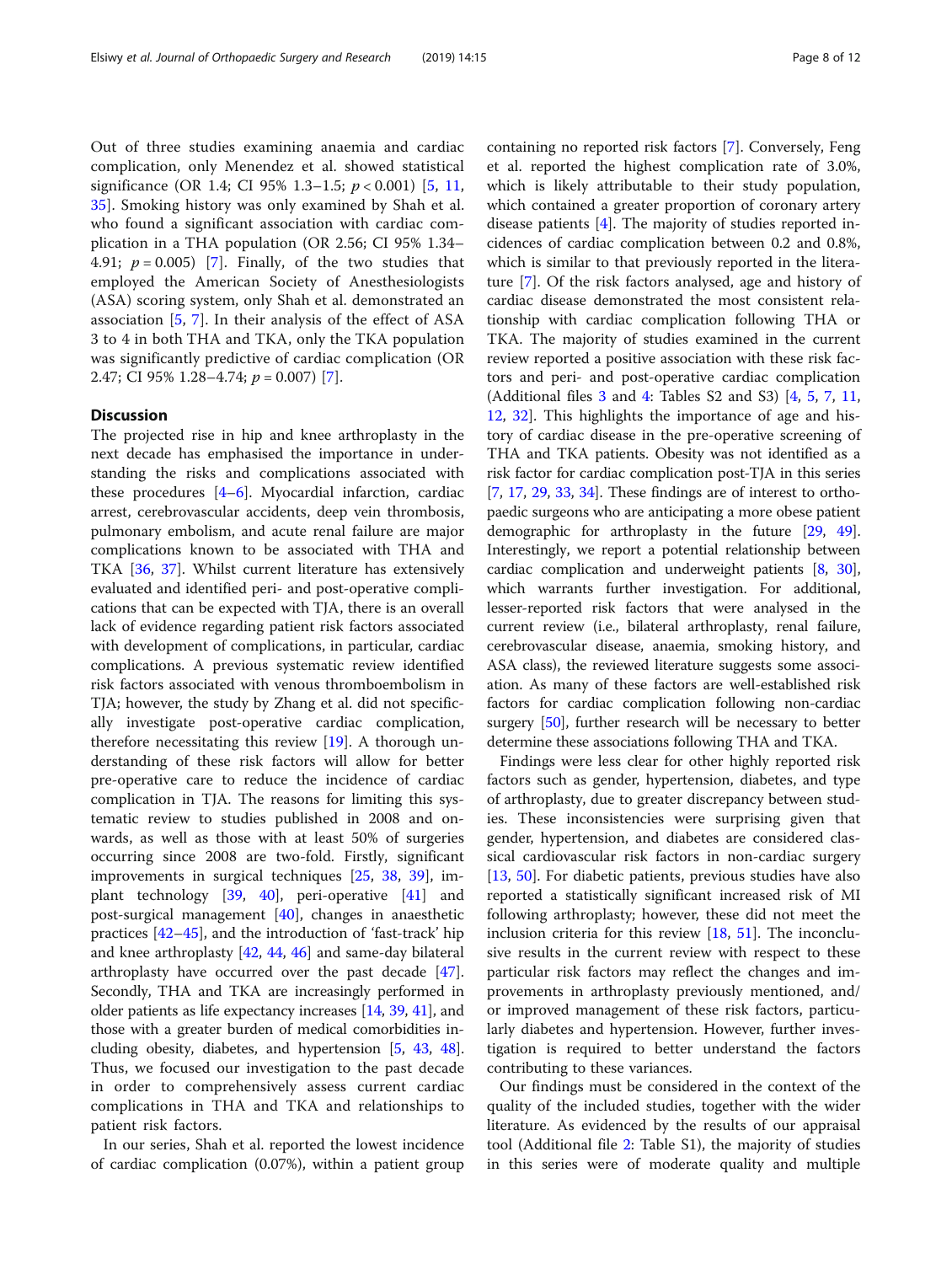limitations were identified that potentially contributed to the discrepancies in results between studies. A commonly encountered limitation in this series was the lack of consistency in study design. For example, although Shah et al. identified significant associations, their study design must be carefully considered for accurate interpretation of data. A knee arthroscopy (KA) population was used as a control cohort with the presumption that KA is a lower risk treatment alternative for osteoarthritis. However, this view is controversial in the current literature [\[7\]](#page-10-0). Similarly, in their study of BMI and cardiac complication, Thornqvist et al. included overweight patients (BMI 25 to 30) as a reference for all analysis  $[8]$  $[8]$ , rather than patients within a normal BMI range as is typically used in the literature. Additionally, although Thornqvist et al. and Anoushiravani et al. report a possible relationship between underweight patients and the risk of cardiac complication in TJA, accurate interpretation is impaired by the absence of a reported  $p$  value [\[8,](#page-10-0) [30](#page-10-0)]. Furthermore, many of the studies used shared databases, such as the NSQIP and the NIS. Whilst these databases have allowed access to a large volume of data and assisted in developing established pre- and post-operative risk stratifications models, there are limitations when used for analyses. For example, the NSQIP only includes data to 30 days after a surgical procedure and contains limited information regarding several comorbidities [[52\]](#page-11-0). Similarly, the NIS only records inpatient events, does not allow for longitudinal tracking of patients, and does not facilitate distinction between comorbidities from complications [[52](#page-11-0)]. In light of this, not all cardiac events would be identified by studies in this series and some risk factors may be unaccounted for.

To reduce the confounding effect of other disease processes (e.g. rheumatoid arthritis), this review excluded studies that grouped both OA and non-OA patients without adequate sub-analysis. Despite this, all studies included in our series, except four [\[4](#page-9-0), [29,](#page-10-0) [32](#page-10-0), [33\]](#page-10-0), did not specify an indication for TJA and therefore the effect of cofounders cannot be accurately considered. This influences the reliability of the results, which may not adequately reflect the interaction between particular risk factors and cardiac complication. Similarly, many studies did not distinguish between unilateral or bilateral arthroplasty despite different risk profiles of these two procedures [\[53\]](#page-11-0). This lack of specificity is a shortcoming of the studies in this series, as well as the current broader literature. Moreover, due to the reliance on national databases for studies in this review, few studies defined their cardiac outcomes (MI, CA, or arrhythmia) to ensure consistency with the current guidelines. Across the various studies, risk factors and outcomes were either poorly defined or defined differently, which contributed to the heterogeneity of the data set and difficulty of conducting a reliable comparative analysis [\[33\]](#page-10-0).

Additional issues were identified in the broader literature with respect to the effects of many risk factors on peri- and post-operative outcomes. The primary concern encountered with these studies was a lack of further analysis to identify which risk factors were associated with a given complication. This lack of detailed investigation is unfortunate, particularly since in many cases the necessary data was available. Many full-texts that were excluded discussed the relationship between risk factors and increased hospital re-admission, length of stay, major complication or mortality with little or no reference to the individual complications. Although the findings of the current review will help surgeons better understand the risks for patients undergoing TJA, will assist pre-operative counselling of patients, and will allow for better hospital resource allocation, the data does not provide sufficient guide for stratifying patients at greater risk of cardiac complication. It is crucial that future studies provide more robust analysis in order to better determine the association between patient risk factors and post-arthroplasty cardiac complications. Future studies should also investigate various combinations of risk factors, rather than analysing each factor as an independent variable.

One of the major limitations of the current review is the exclusion of potentially relevant studies and risk factors due to the stringent inclusion/exclusion criteria utilised. However, this was necessitated by the lack of specificity in the current literature. Other important risk factors not included in this series include obstructive sleep apnoea and atrial fibrillation. In a study of 530,809 patients, Memtsoudis et al. showed that sleep apnoea was associated with greater odds of cardiac complication (adjusted OR 1.59; CI 95% 1.48–1.71;  $p < 0.001$ ) [[54](#page-11-0)]. With an increasing prevalence of sleep apnoea, this is an important area of future research [\[54,](#page-11-0) [55](#page-11-0)]. Chronic kidney disease has also been shown to be a significant predictor of cardiac complication (OR 5.5; CI 95% 1.68–9.39;  $p = 0.002$ ), as has atrial fibrillation (OR 2.4; CI 95% 2.1– 2.8;  $p < 0.0046$  [\[56,](#page-11-0) [57\]](#page-11-0). Therefore, it is evident that, whilst this systematic review provides an extensive evaluation on the current literature, there are several other relevant studies, which did not meet our inclusion criteria. The exclusion of foreign language studies constitutes a language bias in this review, whilst there is a potential selection bias for studies utilising the large patient databases. Furthermore, publication bias resulting in only significant results being published and/or being published earlier may result in an over-representation of significant associations between risk factors and cardiac complications.

# Recommendations

With the exception of age and history of cardiac disease, it is apparent that additional risk factors for cardiac complications following TKA and THA require further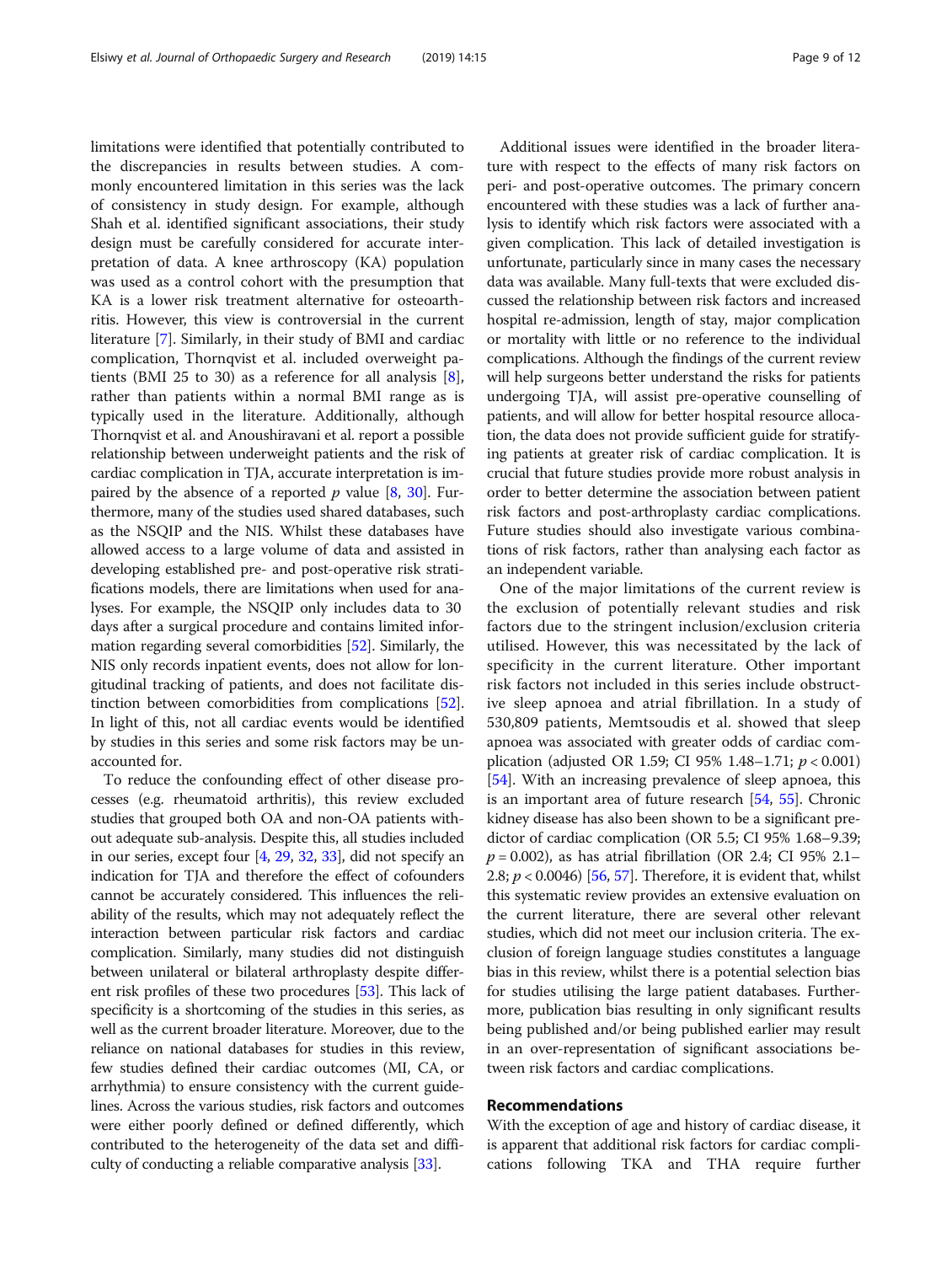<span id="page-9-0"></span>investigation. Future studies should ensure risk factors, and cardiac complications are defined consistently and measured using validated tools. Currently, the majority of the studies available in the current literature are retrospective in nature. More prospective studies may facilitate better designed cohorts, avoiding the limitations of larger databases and allowing for better conformity among studies. Lastly, for the literature to be applicable to the risk stratification of TKA and THA patients, there is an imperative for more targeted studies that specifically attempt to link risk factors to a cardiac complication (e.g. MI, CA, or arrhythmia). Ultimately, data from such studies can contribute to the development of pre-operative risk stratification models that allow for pre-operative optimisation, and therefore, fewer cardiac complications. Whilst Waterman and colleagues have already attempted this successfully, other risk factors should be further evaluated to make for a more comprehensive predictive tool [[12](#page-10-0)].

# Conclusion

As the rates of THA and TKA continue to rise, a greater understanding about the risk factors for cardiac complication is necessary. From this systematic review, older age, and history of cardiac disease can be considered as the most consistently reported risk factors for cardiac complication in the current literature. Interestingly, this review suggests that obesity may not increase the risk of cardiac complication; however, more robust analysis is required. The current literature is inconclusive for other important risk factors, including diabetes, hypertension, gender, and history of smoking, and these therefore require further investigation. More comprehensive, targeted data can be achieved by using specifically tailored cohorts in which confounders, including arthroplasty indication, unilateral vs. bilateral, and cemented vs. non-cemented prostheses, are adequately controlled for. Ultimately, this data can be used in the development of an extensive pre-operative risk assessment tool that can guide cardiology intervention to minimise cardiac complication post-THA and TKA.

# Additional files

[Additional file 1:](https://doi.org/10.1186/s13018-018-1058-9) PRISMA 2009 Checklist. (DOCX 22 kb)

[Additional file 2:](https://doi.org/10.1186/s13018-018-1058-9) Table S1. Critical Appraisal Questionnaire. (DOCX 45 kb)

[Additional file 3:](https://doi.org/10.1186/s13018-018-1058-9) Table S2. Summary of results of multivariate analysis of age, gender, type of arthoplasty, diabetes, diabetes, chronic pulmonary disease, renal disease, and hypertension, and relationship to cardiac complication associated with THA and TKA. (DOCX 28 kb)

[Additional file 4:](https://doi.org/10.1186/s13018-018-1058-9) Table S3. Summary of results of multivariate analysis of obesity, history of cardiac disease, and cerebrovascular disease, and relationship to cardiac complication associated with THA and TKA. (DOCX 36 kb)

#### Abbreviations

ACS NSQIP: American College of Surgeons National Surgical Quality Improvement Program; ASA: American College of Anesthesiologists; BMI: Body mass index; CA: Cardiac arrest; CI: Confidence interval; HR: Hazard ratio; KA: Knee arthroscopy; MI: Myocardial infarction; NIS: National Inpatient Sample; OA: Osteoarthritis; OR: Odds ratio; PRISMA: Preferred Reporting Items for Systematic Reviews and Meta-Analysis; RR: Relative risk; THA: Total hip arthroplasty; TJA: Total joint arthroplasty; TKA: Total knee arthroplasty

#### Acknowledgements

The authors would like to acknowledge the valuable contributions of Dr. Jodie Morris for editorial assistance, Mrs. Andrea Grant for administrative support, and the Orthopaedic Research Institute of Queensland (ORIQL) and College of Medicine and Dentistry, James Cook University for ongoing research support.

#### Funding

This research did not receive any specific grant from funding agencies in the public, commercial, or not-for-profit sectors.

#### Availability of data and materials

All data generated or analysed during this study are included in this published article and its additional information files.

#### Authors' contributions

YE, KH, and HL developed the research question and review design. YE, IJ, and HL completed data collection and interpretation. YE drafted the paper, which was edited and reviewed by HL, KD, and KH. All authors have read and approved the final submitted manuscript.

### Ethics approval and consent to participate

Not applicable.

# Consent for publication

Not applicable.

#### Competing interests

The authors declare that they have no competing interests.

#### Publisher's Note

Springer Nature remains neutral with regard to jurisdictional claims in published maps and institutional affiliations.

#### Author details

<sup>1</sup>Orthopaedic Research Institute of Queensland, Townsville, QLD, Australia <sup>2</sup>College of Medicine and Dentistry, James Cook University, Townsville, QLD, Australia. <sup>3</sup> College of Healthcare Sciences, James Cook University, Townsville, QLD, Australia.

#### Received: 20 October 2018 Accepted: 28 December 2018 Published online: 11 January 2019

#### References

- Hawker GA, Badley EM, Croxford R, Coyte PC, Glazier RH, Guan J, et al. A population-based nested case-control study of the costs of hip and knee replacement surgery. Med Care. 2009:732–41.
- 2. Kim S. Changes in surgical loads and economic burden of hip and knee replacements in the US: 1997–2004. Arthritis Care & Research. 2008;59(4):481–8.
- 3. Learmonth ID, Young C, Rorabeck C. The operation of the century: total hip replacement. Lancet. 2007;370(9597):1508–19.
- Feng B, Lin J, Jin J, Qian W, Cao S, Weng X. The effect of previous coronary artery revascularization on the adverse cardiac events ninety days after Total joint arthroplasty. J Arthroplasty. 2018;33(1):235–40.
- 5. Belmont PJ Jr, Goodman GP, Kusnezov NA, Magee C, Bader JO, Waterman BR, Schoenfeld AJ. Postoperative myocardial infarction and cardiac arrest following primary total knee and hip arthroplasty: rates, risk factors, and time of occurrence. J Bone Joint Surg (Am Vol). 2014;96(24):2025–31.
- 6. Robinson J, Shin JI, Dowdell JE, Moucha CS, Chen DD. Impact of gender on 30-day complications after primary total joint arthroplasty. J Arthroplasty. 2017;32(8):2370–4.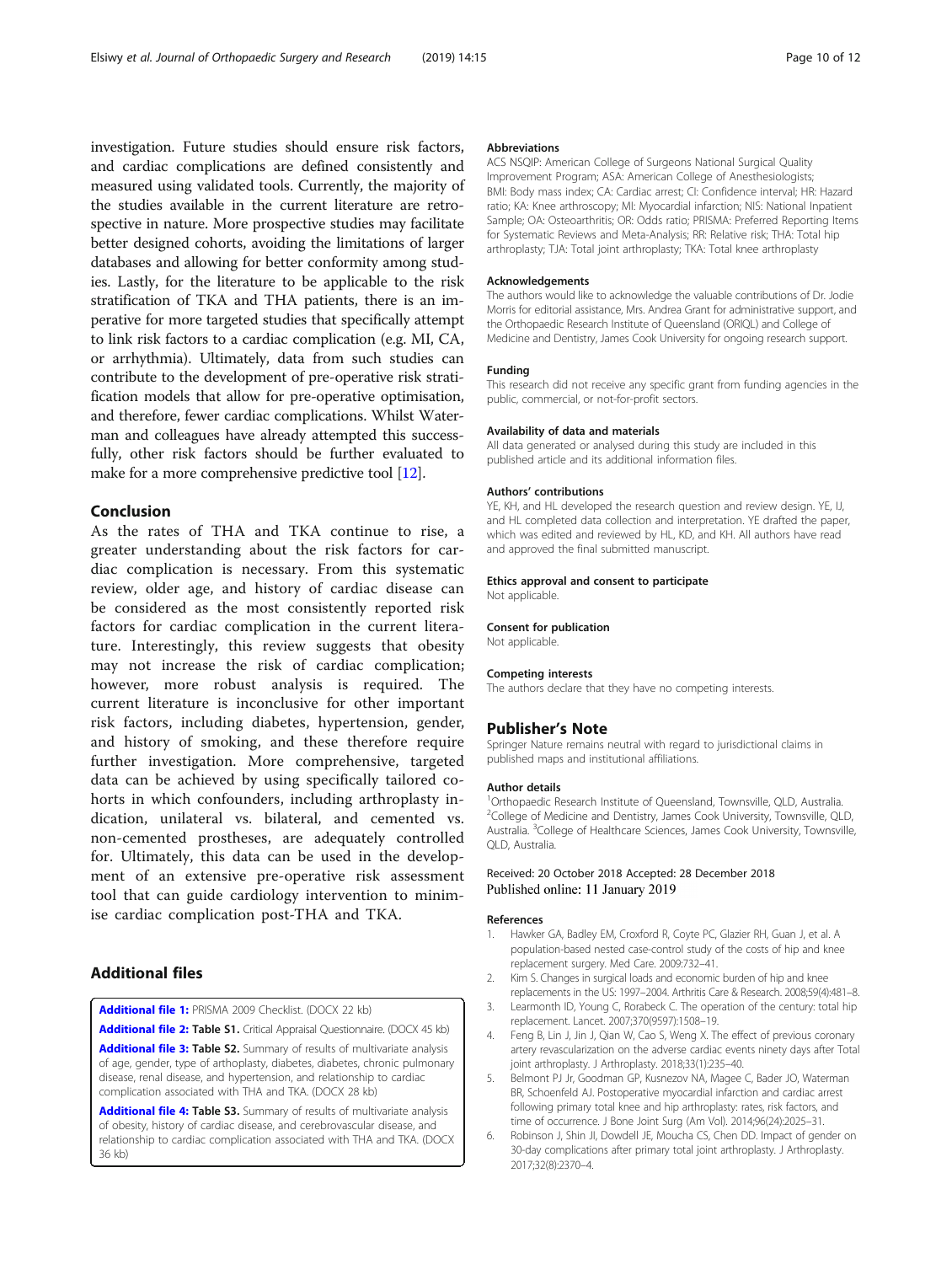- <span id="page-10-0"></span>7. Shah CK, Keswani A, Boodaie BD, Yao DH, Koenig KM, Moucha CS. Myocardial infarction risk in arthroplasty vs arthroscopy: how much does procedure type matter? J Arthroplasty. 2017;32(1):246–51.
- Thornqvist C, Gislason GH, Kober L, Jensen PF, Torp-Pedersen C, Andersson C. Body mass index and risk of perioperative cardiovascular adverse events and mortality in 34,744 Danish patients undergoing hip or knee replacement. Acta Orthop. 2014;85(5):456–62.
- Tabatabaee RM, Rasouli MR, Rezapoor M, Maltenfort MG, Ong AC, Parvizi J. Coronary revascularization and adverse events in joint arthroplasty. J Surg Res. 2015;198(1):135–42.
- 10. Lu N, Misra D, Neogi T, Choi HK, Zhang Y. Total joint arthroplasty and the risk of myocardial infarction: a general population, propensity scorematched cohort study. Arthritis & Rheumatology. 2015;67(10):2771–9.
- 11. Menendez ME, Memtsoudis SG, Opperer M, Boettner F, Gonzalez Della Valle A. A nationwide analysis of risk factors for in-hospital myocardial infarction after total joint arthroplasty. Int Orthop. 2015;39(4):777–86.
- 12. Waterman BR, Belmont PJ Jr, Bader JO, Schoenfeld AJ. The total joint arthroplasty cardiac risk index for predicting perioperative myocardial infarction and cardiac arrest after primary total knee and hip arthroplasty. J Arthroplasty. 2016;31(6):1170–4.
- 13. Łegosz P, Kotkowski M, Płatek AE, Małdyk P, Krzowski B, Rys A, Semczuk K, Szymanski FM, Filipiak KJ. Assessment of cardiovascular risk in patients undergoing total joint alloplasty: the CRASH-JOINT study. Kardiol Pol. 2017; 75(3):213–20.
- 14. Basilico FC, Sweeney G, Losina E, Gaydos J, Skoniecki D, Wright EA, et al. Risk factors for cardiovascular complications following total joint replacement surgery. Arthritis Rheum. 2008;58(7):1915–20.
- 15. Avram V, Petruccelli D, Winemaker M, de Beer J. Total joint arthroplasty readmission rates and reasons for 30-day hospital readmission. J Arthroplasty. 2014;29(3):465–8.
- 16. Wood TJ, De Beer J, Petruccelli D, Winemaker M. The impact of acute perioperative myocardial infarction on clinical outcomes after total joint replacement. Current Orthopaedic Practice. 2016;27(4):433–9.
- 17. Meller MM, Toossi N, Gonzalez MH, Son MS, Lau EC, Johanson N. Surgical risks and costs of care are greater in patients who are super obese and undergoing THA. Clin Orthop Relat Res. 2016;474(11):2472–81.
- 18. Webb ML, Golinvaux NS, Ibe IK, Bovonratwet P, Ellman MS, Grauer JN. Comparison of perioperative adverse event rates after Total knee arthroplasty in patients with diabetes: insulin dependence makes a difference. J Arthroplasty. 2017;32(10):2947–51.
- 19. Zhang ZH, Shen B, Yang J, Zhou ZK, Kang PD, Pei FX. Risk factors for venous thromboembolism of total hip arthroplasty and total knee arthroplasty: a systematic review of evidences in ten years. BMC Musculoskeletal Disorders. 2015;16(1):24.
- 20. Alfonso DT, Toussaint RJ, Alfonso BD, Strauss EJ, Steiger DT, Di Cesare PE. Nonsurgical complications after total hip and knee arthroplasty. American Journal of Orthopedics (Chatham, Nj). 2006;35(11):503–10.
- 21. Cross MB, Perna M, Boettner F. A review of the most common complications following primary total hip arthroplasty. Minerva Ortopedica e Traumatologica. 2010;61(1):71–80.
- 22. Berstock JR, Beswick AD, Lenguerrand E, Whitehouse MR, Blom AW. Mortality after total hip replacement surgery: a systematic review. Bone and Joint Research. 2014;3(6):175–82.
- 23. Zeng Y, Shen B, Yang J, Zhou Z, Kang P, Pei F. Preoperative comorbidities as potential risk factors for venous thromboembolism after joint arthroplasty: a systematic review and meta-analysis of cohort and case-control studies. J Arthroplasty. 2014;29(12):2430–8.
- 24. Zhang J, Chen Z, Zheng J, Breusch SJ, Tian J. Risk factors for venous thromboembolism after total hip and total knee arthroplasty: a metaanalysis. Archives of Orthopaedic & Trauma Surgery. 2015;135(6):759–72.
- Taheriazam A, Saeidinia A, Keihanian F. Total hip arthroplasty and cardiovascular complications: a review. Ther Clin Risk Manag. 2018;14:685.
- 26. Moher D, Liberati A, Tetzlaff J, Altman DG. Preferred reporting items for systematic reviews and meta-analyses: the PRISMA statement. Ann Intern Med. 2009;151(4):264–9.
- 27. Lindsay G. A critical appraisal tool for library and information research. Library Hi Tech. 2006;24(3):387–99.
- 28. Wells G, Shea B, O'connell D, Peterson J, Welch V, Losos M, et al. The Newcastle-Ottawa Scale (NOS) for assessing the quality of nonrandomised studies in meta-analyses. Ottawa (ON): Ottawa Hospital Research Institute; 2009; 2016.
- 29. Abdel MP, Ast MP, Lee YY, Lyman S, González Della Valle A. All-cause inhospital complications and urinary tract infections increased in obese patients undergoing total knee arthroplasty. J Arthroplasty. 2014;29(7):1430–4.
- 30. Anoushiravani AA, Sayeed Z, Chambers MC, Gilbert TJ, Scaife SL, El-Othmani MM, et al. Assessing In-hospital outcomes and resource utilization after primary Total joint arthroplasty among underweight patients. J Arthroplasty. 2016;31(7):1407–12.
- 31. Godoy G, Sumarriva G, Ochsner JL Jr, Chimento G, Schmucker D, Dasa V, Meyer M. Preoperative acute inflammatory markers as predictors for postoperative complications in primary total knee arthroplasty. Ochsner Journal. 2016;16(4):481–5.
- 32. Curtis GL, Newman JM, George J, Klika AK, Barsoum WK, Higuera CA. Perioperative outcomes and complications in patients with heart failure following Total knee arthroplasty. J Arthroplasty. 2018;33(1):36–40.
- 33. Fu MC, Mclawhorn AS, Padgett DE, Cross MB. Hypoalbuminemia is a better predictor than obesity of complications after total knee arthroplasty: a propensity score-adjusted observational analysis. HSS J. 2017;13(1):66–74.
- 34. Meller MM, Toossi N, Johanson NA, Gonzalez MH, Son MS, Lau EC. Risk and cost of 90-day complications in morbidly and superobese patients after Total knee arthroplasty. J Arthroplasty. 2016;31(10):2091–8.
- 35. Chamieh JS, Tamim HM, Masrouha KZ, Saghieh SS, Al-Taki MM. The Association of Anemia and its severity with cardiac outcomes and mortality after Total knee arthroplasty in noncardiac patients. J Arthroplasty. 2016; 31(4):766–70.
- Belmont PJ Jr, Kusnezov NA, Dunn JC, Bader JO, Kilcoyne K, Waterman BR. Predictors of hospital readmission after total shoulder arthroplasty. Orthopedics. 2017;40(1):e1–e10.
- 37. Peterson B, Ghahramani M, Harris S, Suchniak-Mussari K, Bedi G, Bulathsinghala C, et al. Usefulness of the myocardial infarction and cardiac arrest calculator as a discriminator of adverse cardiac events after elective hip and knee surgery. Am J Cardiol. 2016;117(12):1992–5.
- 38. Higgins BT, Barlow DR, Heagerty NE, Lin TJ. Anterior vs. posterior approach for total hip arthroplasty, a systematic review and meta-analysis. J Arthroplast. 2015;30(3):419–34.
- 39. Illingworth KD, El Bitar YF, Banerjee D, Scaife SL, Saleh KJ. Inpatient mortality after primary total hip arthroplasty: analysis from the National Inpatient Sample database. J Arthroplasty. 2015;30(3):369–73.
- 40. Urquhart DM, Hanna FS, Brennan SL, Wluka AE, Leder K, Cameron PA, et al. Incidence and risk factors for deep surgical site infection after primary total hip arthroplasty: a systematic review. J Arthroplasty. 2010;25(8):1216–22 e1–3.
- 41. Nanjayan SK, Swamy GN, Yellu S, Yallappa S, Abuzakuk T, Straw R. Inhospital complications following primary total hip and knee arthroplasty in octogenarian and nonagenarian patients. J Orthop Traumatol. 2014; 15(1):29–33.
- 42. Jorgensen CC, Petersen MA, Kehlet H. Lundbeck Foundation Centre for Fast-Track H, Knee Replacement Collaborative G. Preoperative prediction of potentially preventable morbidity after fast-track hip and knee arthroplasty: a detailed descriptive cohort study. BMJ Open. 2016;6(1):e009813.
- 43. Belmont PJ Jr, Goodman GP, Hamilton W, Waterman BR, Bader JO, Schoenfeld AJ. Morbidity and mortality in the thirty-day period following total hip arthroplasty: risk factors and incidence. J Arthroplast. 2014;29(10):2025–30.
- 44. Rozell JC, Courtney PM, Dattilo JR, Wu CH, Lee GC. Late complications following elective primary total hip and knee arthroplasty: who, when, and how? J Arthroplast. 2017;32(3):719–23.
- 45. Anto-Ocrah M, Jones CMC, Diacovo D, Bazarian JJ. Blood-based biomarkers for the identification of sports-related concussion. Neurol Clin. 2017;35(3): 473–85.
- 46. Courtney PM, Boniello AJ, Berger RA. Complications following outpatient Total joint arthroplasty: an analysis of a National Database. J Arthroplast. 2017;32(5):1426–30.
- 47. Koh IJ, Kim GH, Kong CG, Park SW, Park TY, In Y. The patient's age and American Society of Anesthesiologists Status are reasonable criteria for deciding whether to perform same-day bilateral TKA. J Arthroplast. 2015; 30(5):770–5.
- 48. Jorgensen CC, Madsbad S, Kehlet H. Lundbeck Foundation Centre for fasttrack H, knee replacement collaborative G. Postoperative morbidity and mortality in type-2 diabetics after fast-track primary total hip and knee arthroplasty. Anesth Analg. 2015;120(1):230–8.
- 49. Oliveria SA, Felson DT, Cirillo PA, Reed JI, Walker AM. Body weight, body mass index, and incident symptomatic osteoarthritis of the hand, hip, and knee. Epidemiology. 1999:161–6.